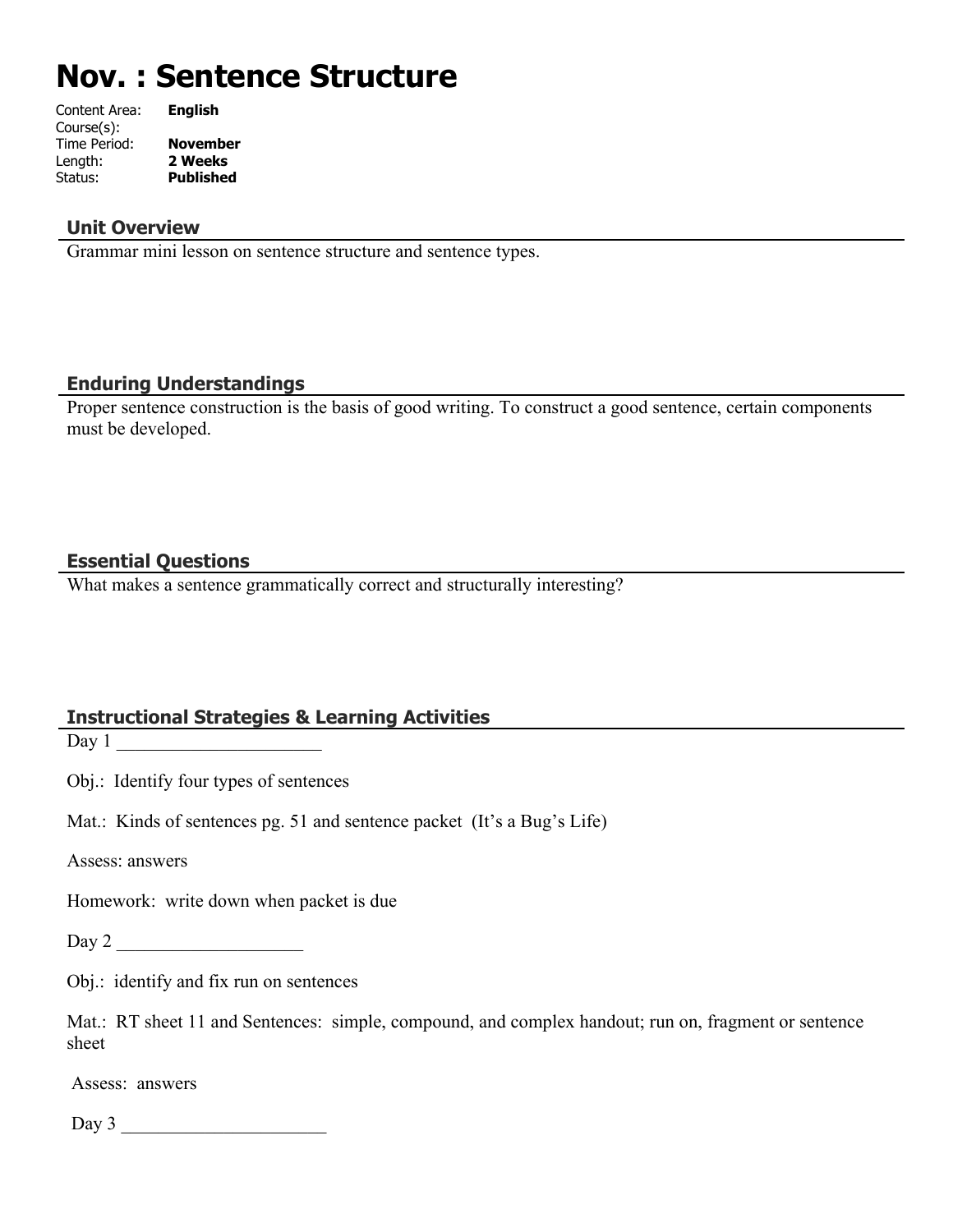Obj.: identify and create compound sentences

Mat.: The Tall Tulip Tale

Assess: worksheet

Day 4 \_\_\_\_\_\_\_\_\_\_\_\_\_\_\_\_\_\_\_\_\_\_\_\_\_

Obj.: identify and create complex sentences

Mat.: Read and Discover dependent and independent clause worksheet

Assess: answers

Homework: part 2 of sheet (the back side) - **modify as needed, enrichment can do part 3**

Day 5

Obj.: review simple, compound, and complex sentences

Mat.: compound vs. complex sentences, It is Not All That Complex, complex sentence practice sheet

Assess: sheet

Day 6 \_\_\_\_\_\_\_\_\_\_\_\_\_\_\_\_\_\_\_\_\_\_

Obj.: analyze personal narratives for complex sentences

Mat.: personal narratives

Assess: complex sentences

Day  $7$ 

Obj.: review types of sentences

Mat.: internet

Assess: answers

Day 8 \_\_\_\_\_\_\_\_\_\_\_\_\_\_\_\_\_\_\_\_\_\_\_\_\_\_\_\_\_

Obj. demonstrate knowledge of varied sentence structure

Mat.: test

1. Administer sentence test –

Assess: test

## **Integration of Career Readiness, Life Literacies and Key Skills**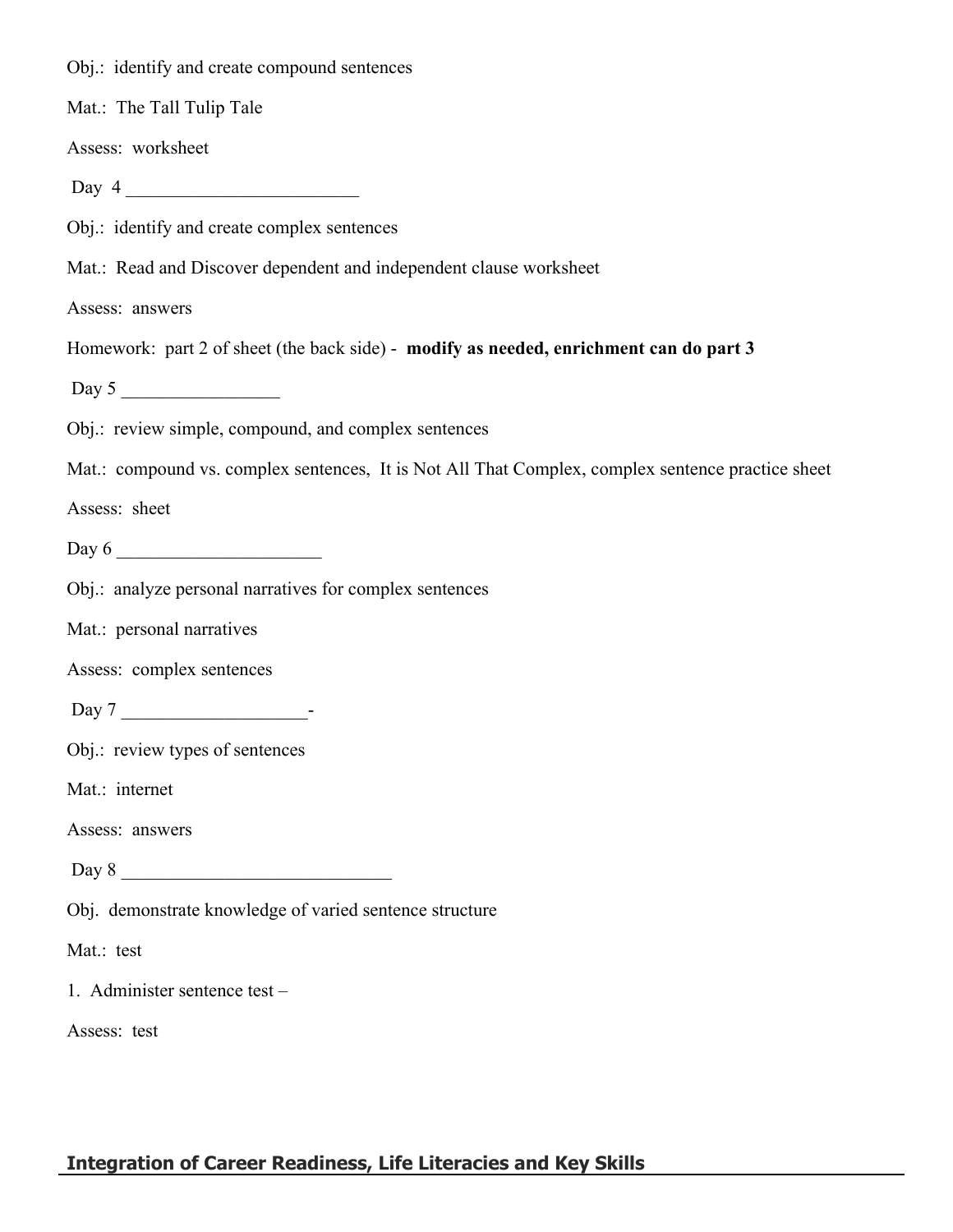Students are learning different types of sentences to enhance communication. They are using their personal narratives to help develop this skill.

| TECH.9.4.5.DC.4 | Model safe, legal, and ethical behavior when using online or offline technology (e.g.,<br>$8.1.5.NI.2$ ).                                                                                         |
|-----------------|---------------------------------------------------------------------------------------------------------------------------------------------------------------------------------------------------|
| TECH.9.4.5.CT.4 | Apply critical thinking and problem-solving strategies to different types of problems such<br>as personal, academic, community and global (e.g., 6.1.5. Civics CM.3).                             |
| WRK.9.2.5.CAP.3 | Identify qualifications needed to pursue traditional and non-traditional careers and<br>occupations.                                                                                              |
| WRK.9.2.5.CAP.4 | Explain the reasons why some jobs and careers require specific training, skills, and<br>certification (e.g., life guards, child care, medicine, education) and examples of these<br>requirements. |

# **Technology and Design Integration**

Students will go back into their typed essay to revise it using newly learned sentence structures.

# **Interdisciplinary Connections**

Students use their technology skills to revise sentences.

| TECH.8.1.5   | Educational Technology: All students will use digital tools to access, manage, evaluate, and<br>synthesize information in order to solve problems individually and collaborate and to<br>create and communicate knowledge. |
|--------------|----------------------------------------------------------------------------------------------------------------------------------------------------------------------------------------------------------------------------|
| TECH.8.1.5.B | Creativity and Innovation: Students demonstrate creative thinking, construct knowledge<br>and develop innovative products and process using technology.                                                                    |

## **Differentiation**

- Understand that gifted students, just like all students, come to school to learn and be challenged.
- Pre-assess your students. Find out their areas of strength as well as those areas you may need to address before students move on.
- Consider grouping gifted students together for at least part of the school day.
- Plan for differentiation. Consider pre-assessments, extension activities, and compacting the curriculum.
- Use phrases like "You've shown you don't need more practice" or "You need more practice" instead of words like "qualify" or "eligible" when referring to extension work.
- Encourage high-ability students to take on challenges. Because they're often used to getting good grades, gifted students may be risk averse.

# **Definitions of Differentiation Components**:

- o Content the specific information that is to be taught in the lesson/unit/course of instruction.
- o Process how the student will acquire the content information.
- o Product how the student will demonstrate understanding of the content.
- o Learning Environment the environment where learning is taking place including physical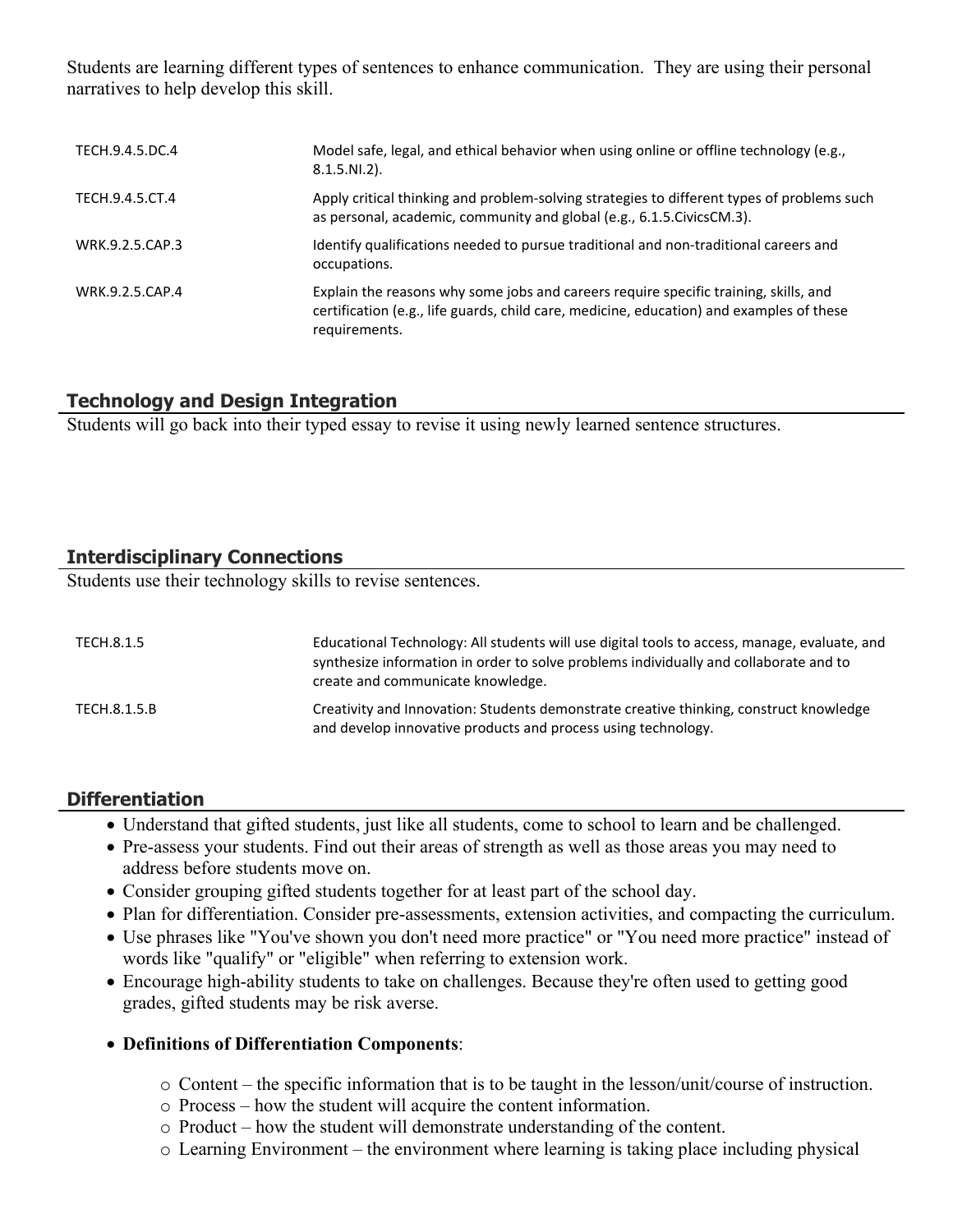#### location and/or student grouping

#### **Differentiation occurring in this unit:**

Mixed ability grouping, individual instruction

Modifications of work expectations for struggling students

Enrichment embedded in lessons above, "Students will complete part 3 for enrichment."

## **Modifications & Accommodations**

Refer to QSAC EXCEL SMALL SPED ACCOMMOCATIONS spreadsheet in this discipline.

#### **Modifications and Accommodations used in this unit:**

Differentiation bases on Individual IEP's and needs.

#### **Benchmark Assessments**

**Benchmark Assessments** are given periodically (e.g., at the end of every quarter or as frequently as once per month) throughout a school year to establish baseline achievement data and measure progress toward a standard or set of academic standards and goals.

#### **Schoolwide Benchmark assessments:**

Sentence structure can be seen through writing samples.

## **Formative Assessments**

Assessment allows both instructor and student to monitor progress towards achieving learning objectives, and can be approached in a variety of ways. **Formative assessment** refers to tools that identify misconceptions, struggles, and learning gaps along the way and assess how to close those gaps. It includes effective tools for helping to shape learning, and can even bolster students' abilities to take ownership of their learning when they understand that the goal is to improve learning, not apply final marks (Trumbull and Lash, 2013). It can include students assessing themselves, peers, or even the instructor, through writing, quizzes, conversation, and more. In short, formative assessment occurs throughout a class or course, and seeks to improve student achievement of learning objectives through approaches that can support specific student needs (Theal and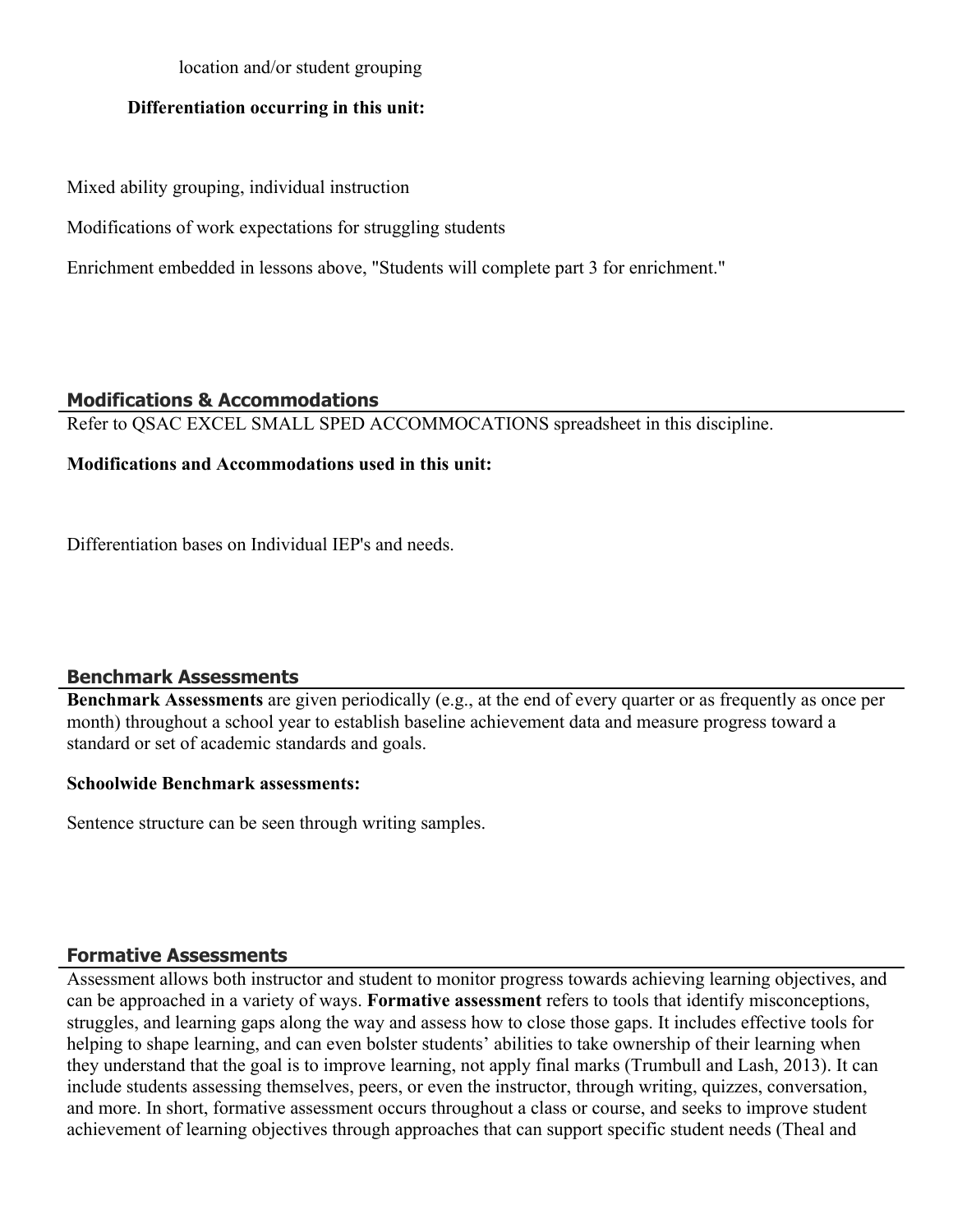Franklin, 2010, p. 151).

#### **Formative Assessments used in this unit::**

Worksheets and mini projects while working through the unit.

## **Summative Assessments**

**Summative assessments** evaluate student learning, knowledge, proficiency, or success at the conclusion of an instructional period, like a unit, course, or program. Summative assessments are almost always formally graded and often heavily weighted (though they do not need to be). Summative assessment can be used to great effect in conjunction and alignment with formative assessment, and instructors can consider a variety of ways to combine these approaches.

## **Summative assessments for this unit:**

Final test

# **Instructional Materials**

Gynzy

Fox Game/Technology

Tall Tulip Tale

Worksheets - literature

Smartboard

Walk Two Moons-literature

# **Standards**

| LA.5.ELA.EE.L.5.3.a             | Communicate using complete sentences when asked.                                                                                                                                                     |
|---------------------------------|------------------------------------------------------------------------------------------------------------------------------------------------------------------------------------------------------|
| LA.5.CCSS.ELA-Literacy.CCRA.R.5 | Analyze the structure of texts, including how specific sentences, paragraphs, and larger<br>portions of the text (e.g., a section, chapter, scene, or stanza) relate to each other and the<br>whole. |
| LA.5.CCSS.ELA-Literacy.CCRA.L.1 | Demonstrate command of the conventions of standard English grammar and usage when<br>writing or speaking.                                                                                            |